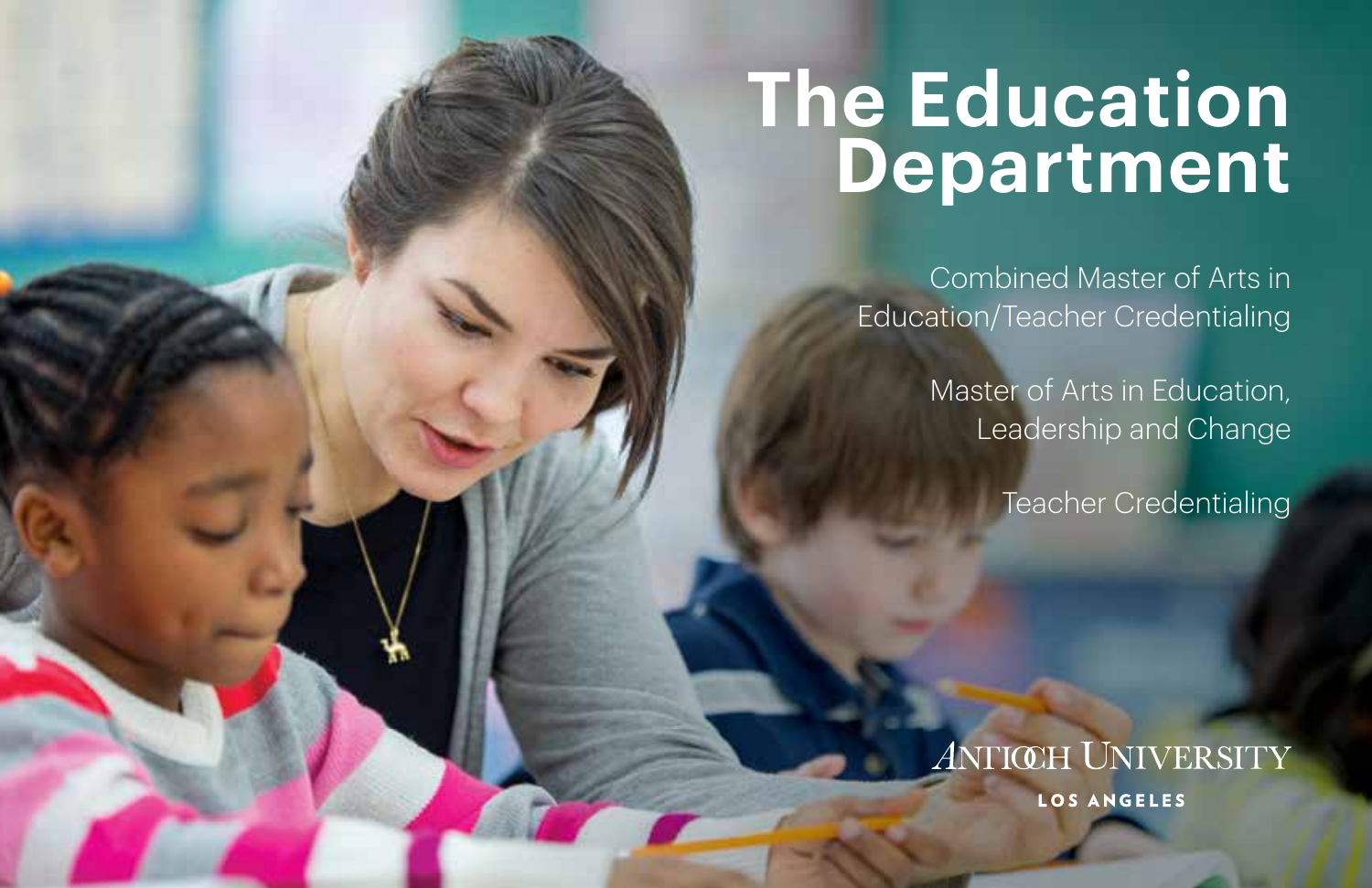### **About Antioch University Los Angeles**

Antioch University Los Angeles (AULA) is a progressive, learner-centered university, a place where individual spirit thrives and community grows. With more than 8,000 distinguished alumni, AULA has been honored to serve the diverse communities of the greater Los Angeles area since 1972. Our core values of social justice, service to community, and lifelong learning comprise the heart of our undergraduate and graduate degree programs.

Our Education Department is at the forefront of both pedagogical theory and practice. AULA's core values of social justice, ecological sustainability, global citizenship, and cultural diversity engage students to become critical thinkers who focus on positive reform.



**AULA'S STUDENT BODY** represents a wide range of ages, cultural backgrounds, and life experiences. You'll be recognized as an individual through small, intimate classes that emphasize writing and creativity instead of testing.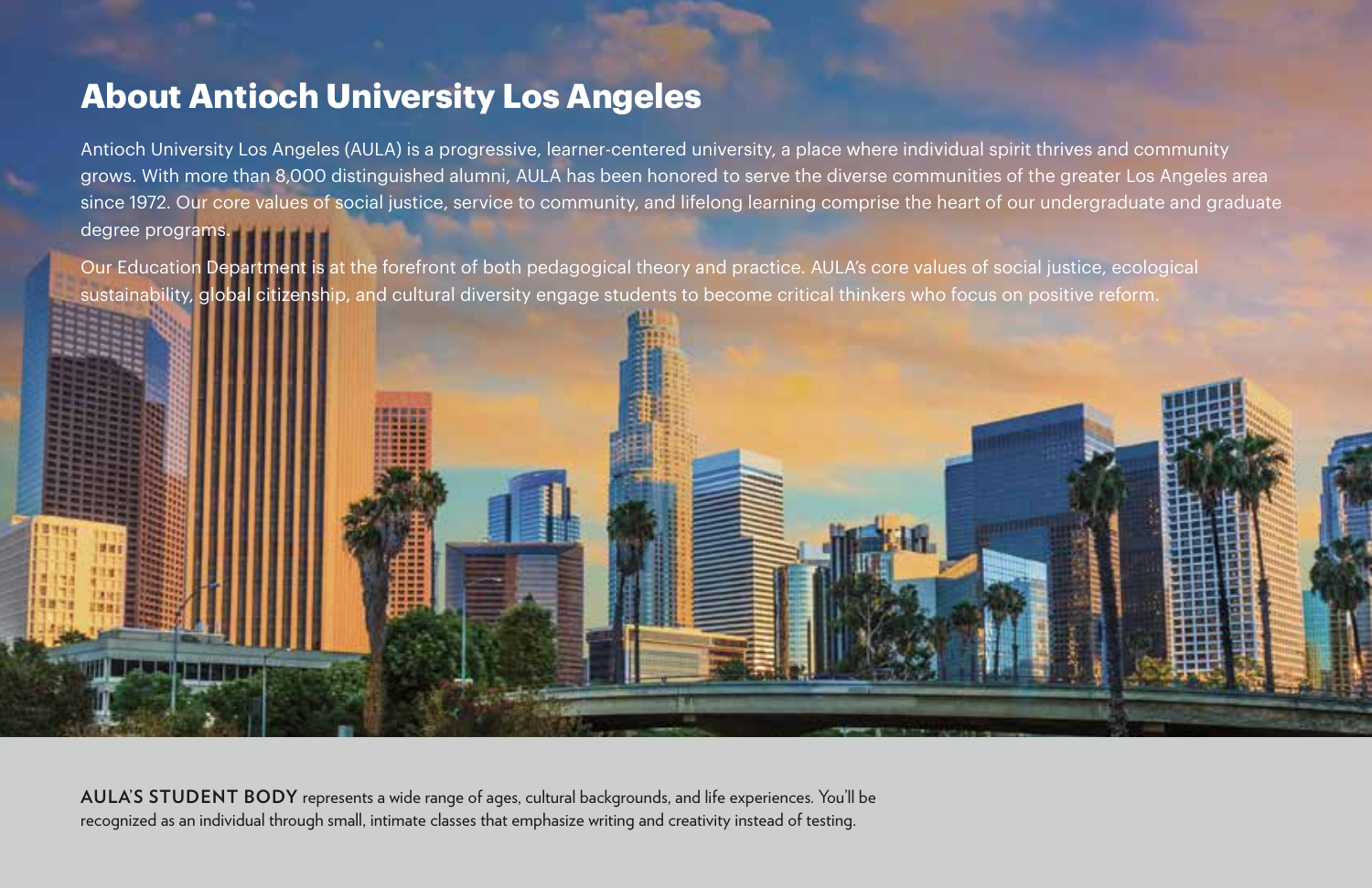## **What Sets Us Apart**

Our stand-alone teacher credentialing programs as well as combined master's and credential program prepare teachers to meet the day-to-day challenges inside America's urban, underserved, underperforming and specialized classrooms. Candidates learn how to create atmospheres of mutual respect, individualized attention, and social awareness. Candidates also become equipped to teach students with diverse backgrounds and needs, becoming conduits for student success within their classrooms and their schools.

The stand-alone Master of Arts in Education, Leadership and Change program prepares educational leaders in schools and a broad array of community-based organizations to respond to the social and cultural issues that demand change. Candidates delve into change-based organizing, leadership, researching, and financing projects that lead to meaningful and sustainable change within their organizations, preparing them for increased opportunities in many fields where visionary leadership is desired.

## **Key Benefits and Distinctions**

- A curriculum that emphasizes liberation pedagogy, teaching the "ought" of what education can and should be versus the status quo
- Small and collaborative classes with a diverse and engaged community of learners
- Distinguished faculty practitioners with real-world expertise
- Flexibility to make school manageable around a busy life
- A mutually-respectful environment of traditional and nontraditional learners

AULA's Education programs are at the forefront of developing the next wave of progressive teachers, leaders, and activists looking to bring about lasting, positive reform.

**The GRE is not required for admission into the MA in Education programs.**

**THE MASTER'S PROGRAMS** culminate with a Capstone Project in which students integrate theory into their professional practices, resulting in real-world, change-oriented experience and action.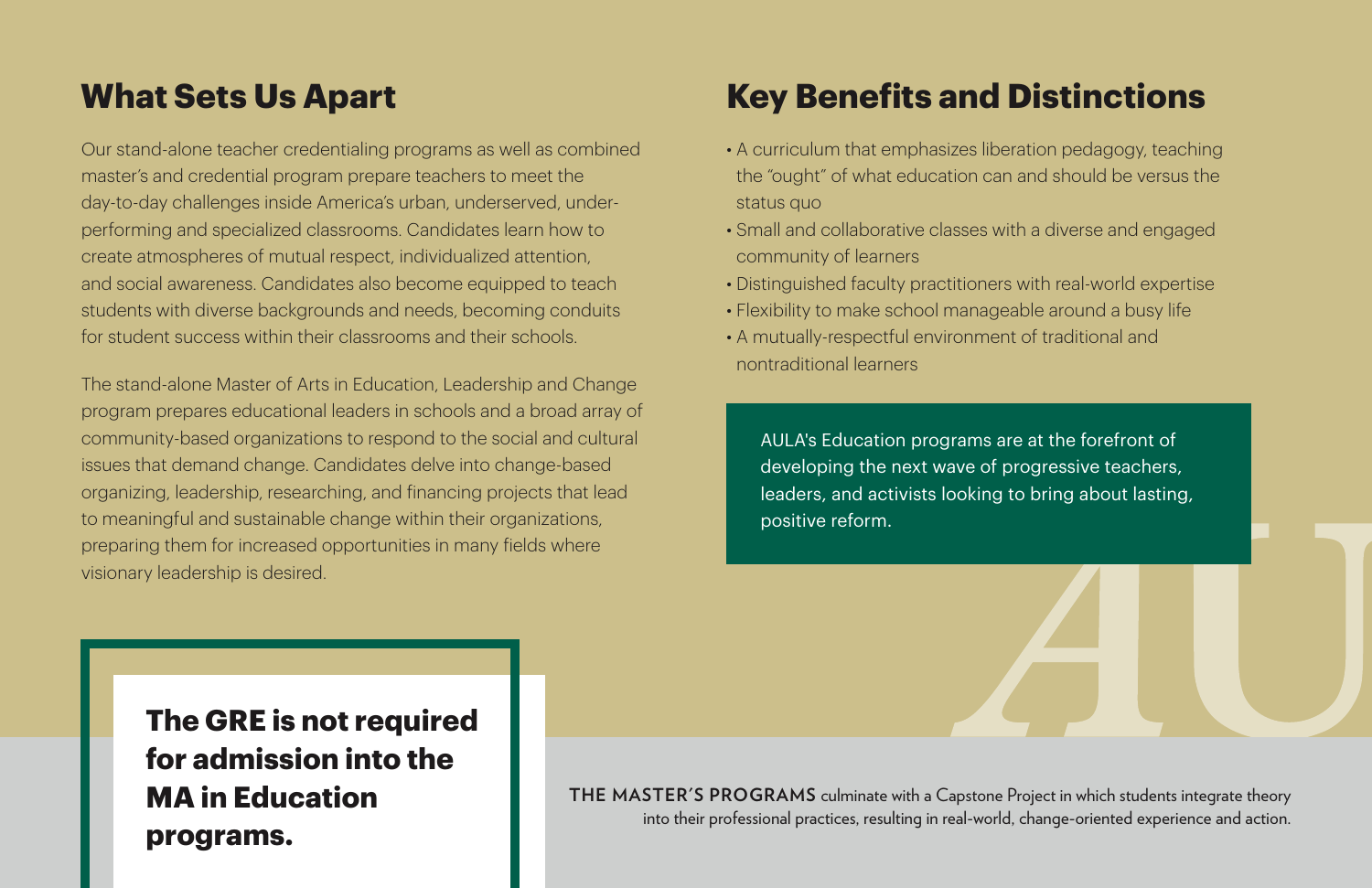## **Combined Master of Arts in Education/Teacher Credentialing**

The MA in Education with Teacher Credentialing program gives teacher candidates an opportunity to earn their master's degree and credentials at the same time. We train teachers to be change agents and social justice advocates dedicated to fostering equitable and effective schooling and life opportunities for all students.

Our classes cover such diverse topics as neuroscience, ecoliteracy, social justice, educational reform, grass roots organizing, systems thinking, and leadership. Each candidate works closely with an advisor to tailor the degree to meet their needs and allow them to pursue their individual interests.

Coursework is offered as a half-time program for an additional four quarters after completing the Multiple Subject or Education Specialist credential.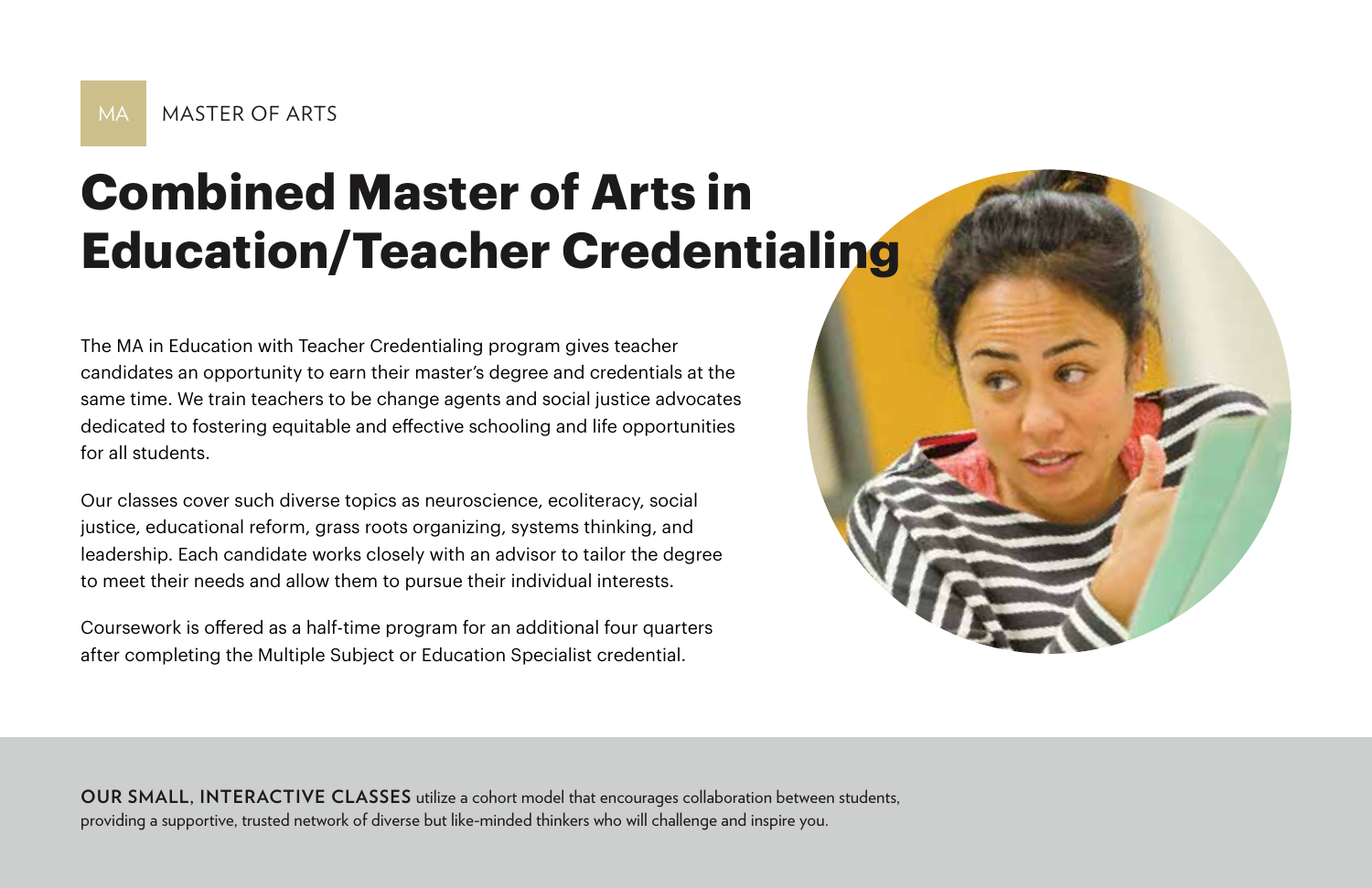## **Master of Arts in Education, Leadership and Change**

The Master of Arts in Education, Leadership and Change is a stand-alone degree. It is designed for individuals who are seeking an advanced degree to support the work in fields related to education. This degree provides a robust interdisciplinary experience that explores themes related to globalization, international education, human rights, the politics of education, media literacy, and the relationship between education and a more sustainable society.

As it is focused on the preparation of leadership in a variety of organizations, this degree is ideal for teachers, community-based educators, educational professionals, and education reformers who want to increase their knowledge and effectiveness in their respective fields.

The program is designed with working adults in mind and can be completed in as little as four quarters of study.



ANTIOCH UNIVERSITY'S use of learning assessments (also called narrative evaluations) is an alternative to traditional rigid grading systems. Students demonstrate their learning not with exams and quizzes, but with reflective essays, reading journals, collaborative projects, research papers, and oral presentations.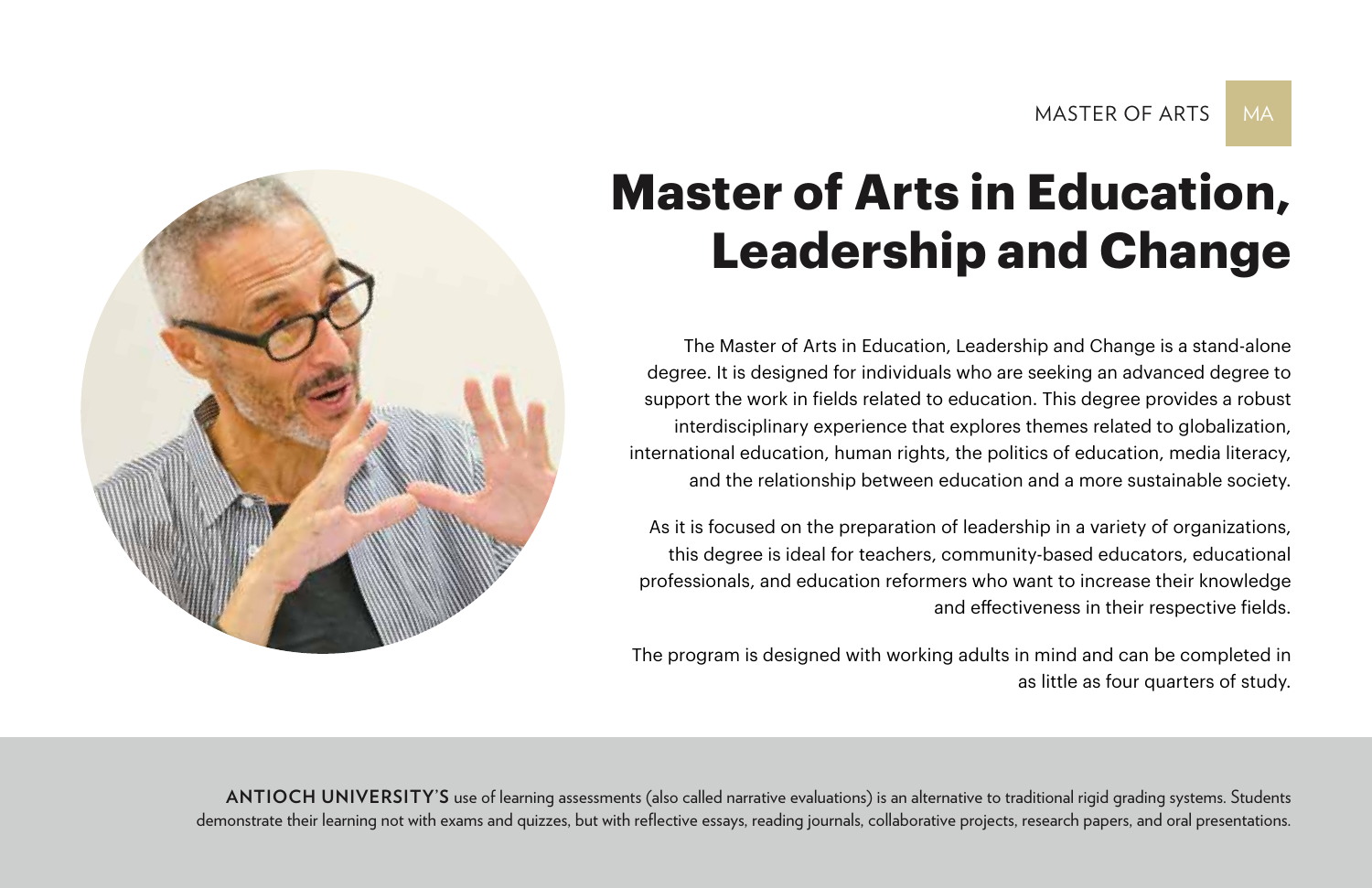

## **Teacher Credentialing Program**

### **PRELIMINARY MULTIPLE SUBJECT**

The multiple subject teaching credential prepares candidates to teach multiple subjects in classrooms to young people generally in grades K-6. It provides candidates with the skills needed to work in selfcontained classrooms. Taught by practitioners in the field, this credential provides candidates with up to the minute skills and practices that will create a successful teaching experience.

#### **PRELIMINARY EDUCATION SPECIALIST MILD/MODERATE**

The educational specialist teaching credential prepares candidates to teach students with disabilities that include specific learning disabilities, mild to moderate intellectual disability, attention deficit and attention deficit hyperactivity disorders, and serious emotional disturbance, for grades K-12, as well as in Adult Education.

**Students may enroll in one of our Teacher Credentialing programs, or take a combination of both.**

### **CLEAR CREDENTIAL FOR MULTIPLE SUBJECT AND SINGLE SUBJECT**

The CLEAR program provides support and assessment for beginning teachers and meets the California Commission on Teacher Credentialing (CCTC) requirements for the CLEAR 2042 Multiple or Single Subject Credential. The CLEAR Credential program offers an alternative to induction for teachers who are eligible for induction, but for whom a state-approved induction program is not available. An individualized approach allows teachers to select areas of professional inquiry and work toward their educational goals.

THE LOS ANGELES AND SANTA BARBARA CAMPUSES of Antioch University offer mission consistent options that are accredited by the California Commission on Teacher Credentialing.

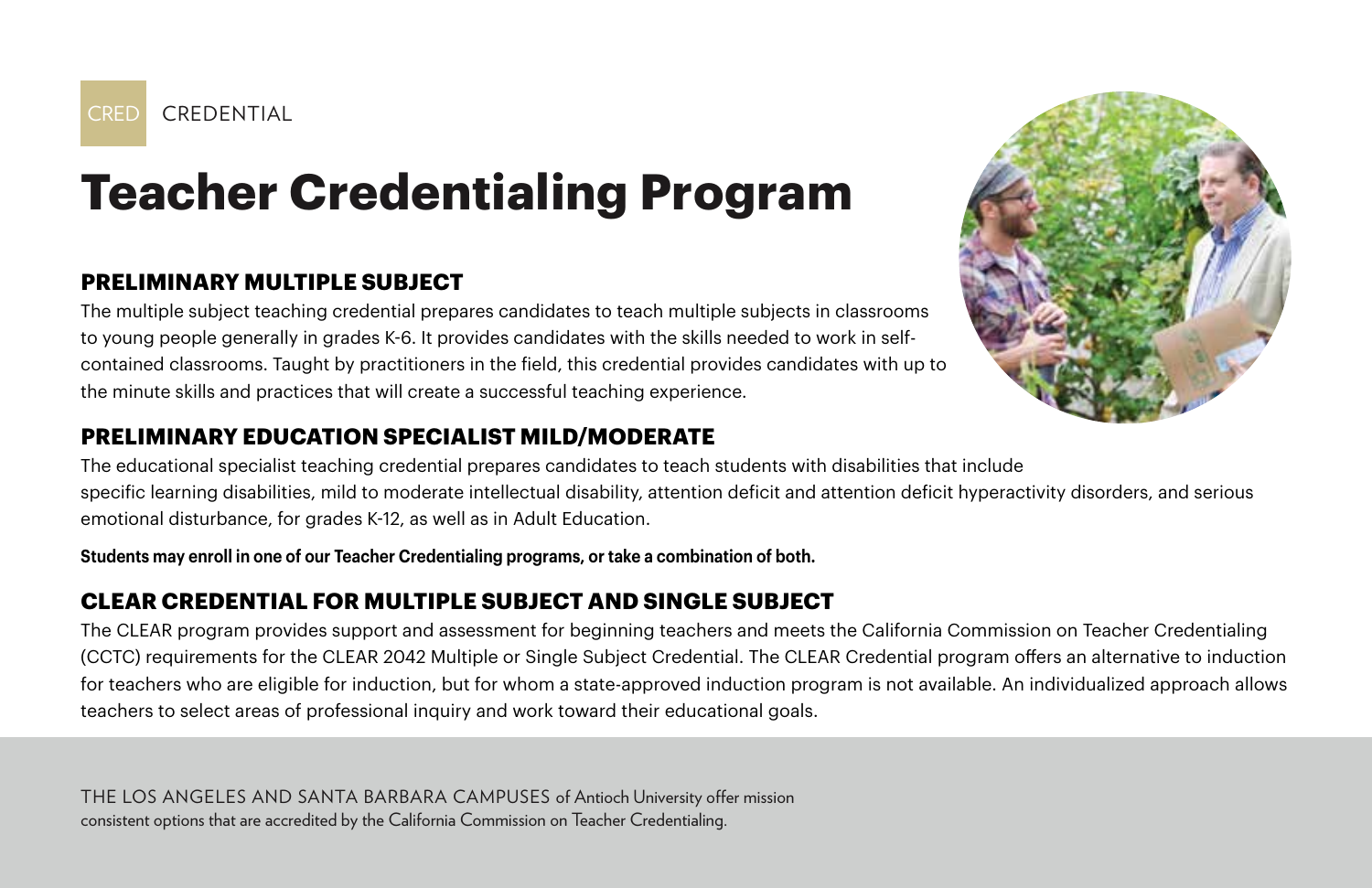## **Teacher Credentialing Programs**

- Designed to be completed in a 12-month period of full-time study
- 75 quarter units, more units than other programs in the area. These units are used to determine your salary when you are hired for a teaching position, providing the opportunity for increased placement on a district's salary schedule.
- Classes are generally offered two nights per week from 4pm to 10pm
- Students participate in field experiences
- Candidates are placed in schools, beginning with 10 hours of observation in the first quarter, followed by two mornings a week for the second quarter and half-time novice teaching in quarter 3 and full-time in quarter 4. For those who are already working as school aides or teachers, your school may be a site for the novice teaching experience. (Placements are made by the University and are sensitive to the geographic considerations of the student.)



**"My experience in the Education Department at Antioch University Los Angles has been enlightening and enjoyable. The professors are brilliant and dedicated to putting theory into practice. As a result, I have been able to further develop myself as a practitioner of social justice education."** 

**-** KERRY TAYLOR, TEACHING CREDENTIALING/MA IN EDUCATION '16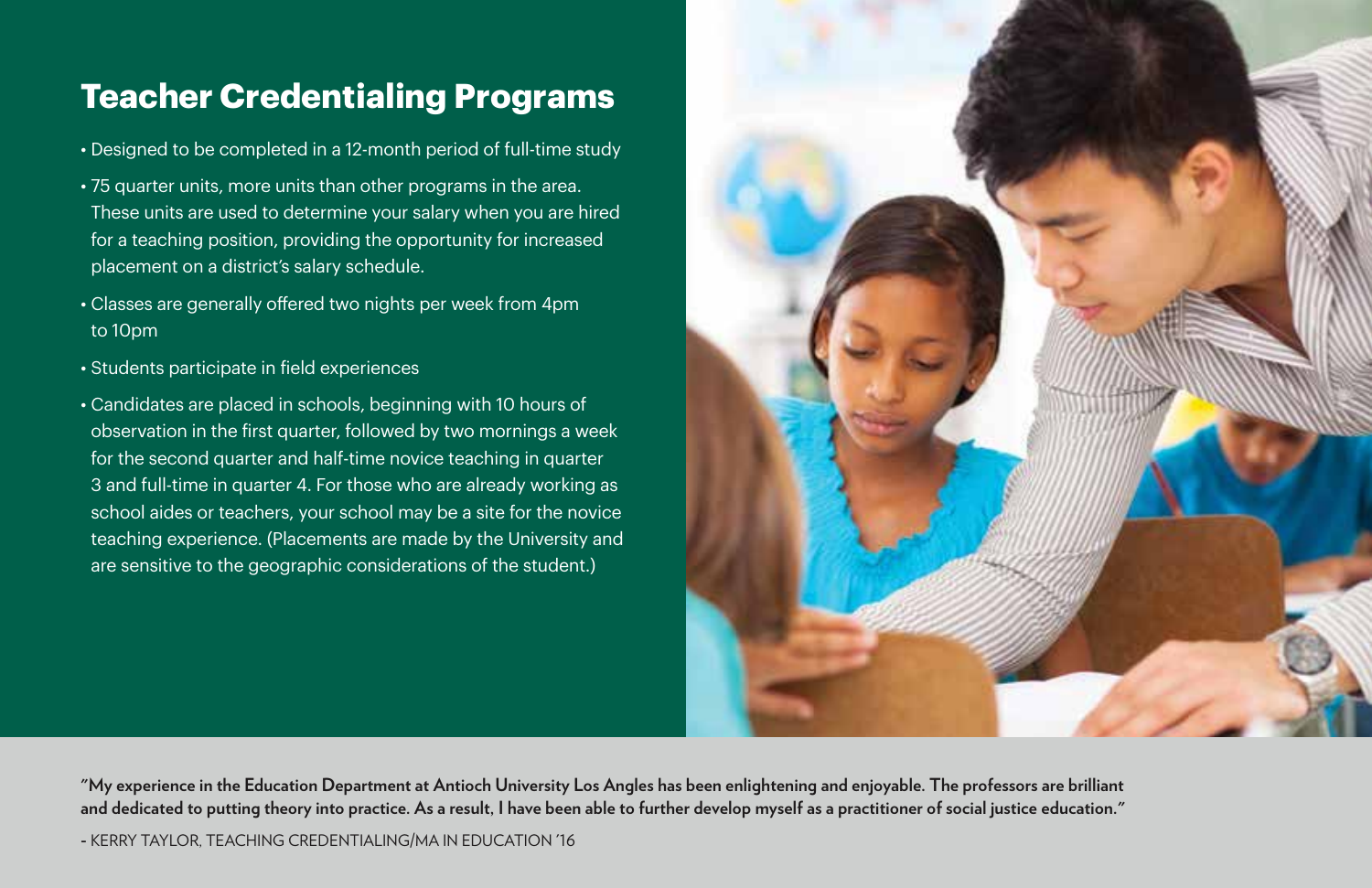## **Outcomes**

Earning a teaching credential gives educators the most effective tools for their classroom, raising the profile of the school in which they work. Earning an MA in Education gives both educators and professionals the skills to take on leadership roles in educational settings, which often require an advanced degree. Our master's degrees provide a strong foundation for future academic study and our graduates have been accepted to top-tier doctoral programs in education.

Graduates of all of AULA's Education Department programs have found success providing instruction, leadership, and guidance in positions such as:

- Child advocates
- Civic leaders
- Classroom teachers and aides
- Community organizers
- Coordinators in educational nonprofits
- Curriculum development leaders
- Educational researchers
- Faculty members in institutions of higher education
- Leaders in schools and school districts



**"My experience in the master's in education program was great. I enjoyed the small classroom settings, the professors, and being a student in an environment where my views and opinions were heard."** 

- ROXANNE BERGMANS, MA IN EDUCATION, LEADERSHIP AND CHANGE '11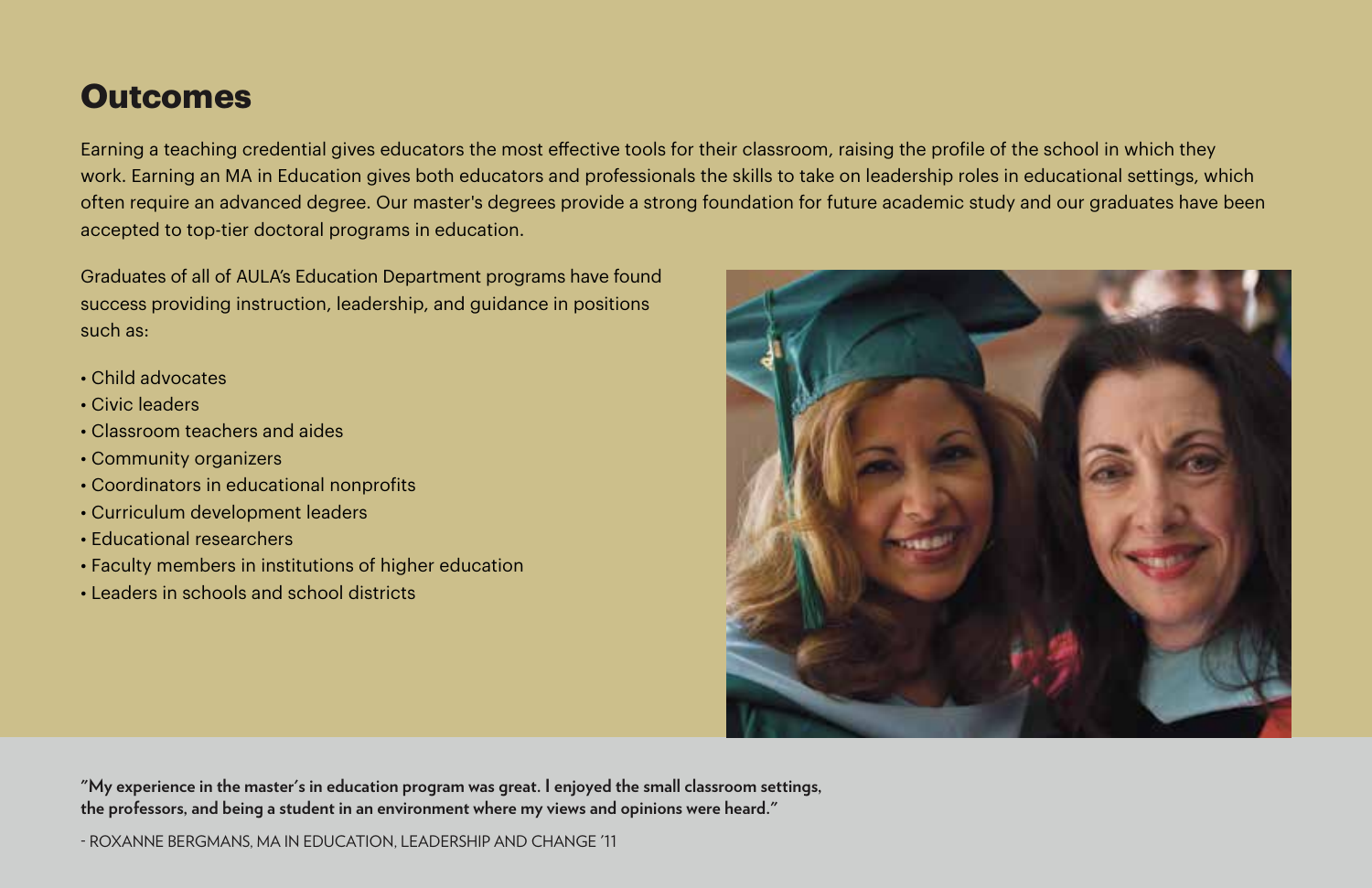

## **Upstanders Book Award**

As a way to encourage young people to stand up against injustice, the AULA Education Department initiated a book award in 2008. The goal of the Horace Mann Upstander Award is to provide children with examples of upstander behavior and to encourage them to be one themselves. We define an Upstander as a person who recognizes injustice and acts in a way to right the wrong. Being an Upstander is a foundational skill necessary in the support of a democracy.

Fiction stories written for young people in grades K-6 are eligible for the award which is presented every Spring. Visit our web page to see our past winners at UpstandersAward.org.

2016 HORACE MANN UPSTANDERS COMMUNITY ACHIEVEMENT AWARD James Fugate, Co-Owner of Esowon Books and the 2016 Horace Mann Upstanders Book Award winner Sharon Draper for Stella by Starlight.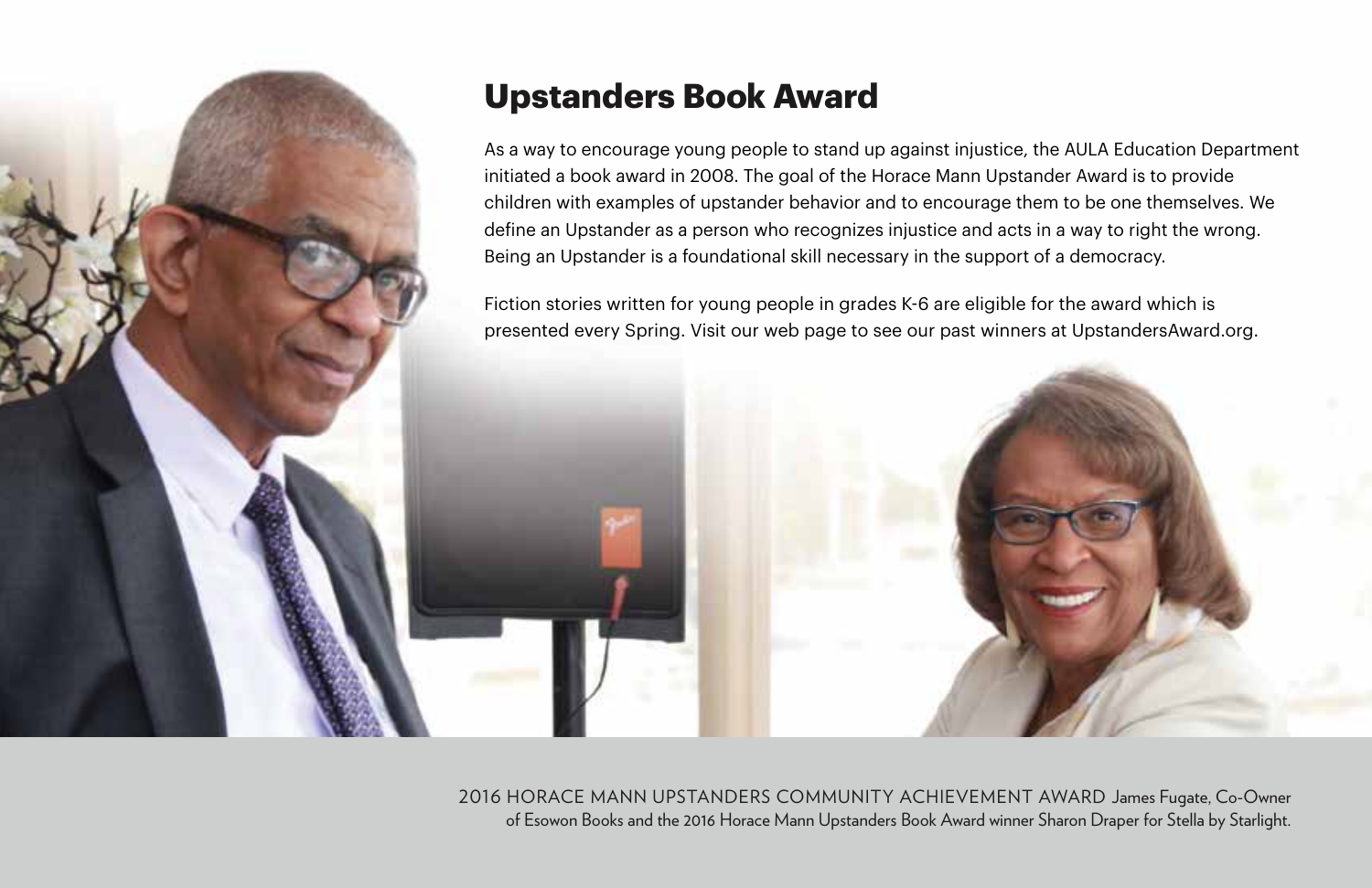## **Admissions Process**

Our Admissions team is here to assist you with every step of the admissions process, providing each applicant with the individualized attention that is central to the AULA experience. Our goal is to make the application process as straightforward as possible. Applying online is easy. Visit www.antiochla.edu and click on "Apply Online" to get started.

At AULA we value your academic record, yet also honor your individuality, creativity, life experience, and plans for the future. Applications are accepted every term as part of our rolling admissions process, so there are multiple opportunities throughout the year for you take that first step toward your educational goals.

#### **APPLICATION CHECKLIST**

- Online Application Form\*
- $\bigcirc$  Application Fee or Fee Waiver
- $\bigcirc$  Official transcripts (all transcripts of degree granting institutions submitted directly to the Admissions Office)
- $\bigcirc$  Interview with the Education Department
- \* Paper application available upon request

We encourage you to visit, call, or chat online with us regarding your specific questions. We're here to help! For more information, please visit **antioch.edu/los-angeles/admissions.**

WHERE BETTER to experience the vitality of our learning environment than directly in one of our classrooms? The Admissions Office can arrange for you to sit in on one of our classes so you can experience the AULA difference for yourself.

#### **READY TO BEGIN?**

There is no waiting. Applications are accepted throughout the year so you can start classes in the summer, fall, winter, or spring quarters based on what works for you.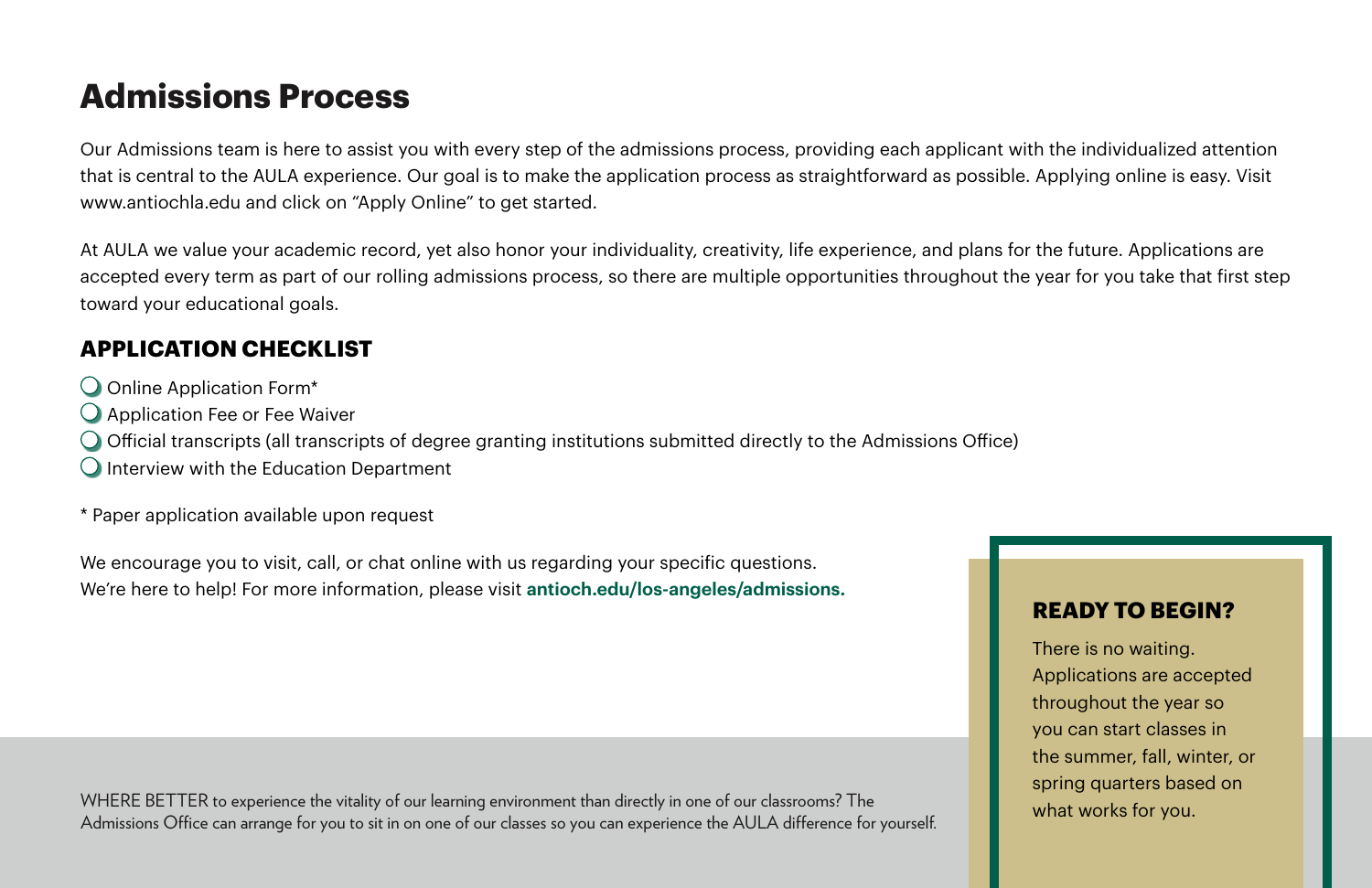## **Financial Aid**

After you've been accepted into the Education program, finding a way to finance your education will probably become a top priority. While some students are able to pay for their education out of their own pocket, the majority of AULA students rely on other means of financial support including scholarships, grants, work-study opportunities, and student loans. In most cases, graduate students rely on more than one type of financial aid. Two grants of special interest to candidates in our Education programs are:

### **FEDERAL PELL GRANTS**

Students who are only applying to our Teacher Credentialing programs may be eligible for Pell Grants.

#### **TEACHER EDUCATION ASSISTANCE FOR COLLEGE AND HIGHER EDUCATION (TEACH) GRANT PROGRAM**

This program provides grants to students who intend to teach in a public or private elementary or secondary school that serves students from low-income families.

#### **DEPARTMENT TUITION SUPPORT**

Contact the Education Department at 310-578-1080 ext. 303 for more information.

 $\rightarrow$  For more information, please visit antioch.edu/los-angeles/finaid



THE FINANCIAL AID OFFICE at AULA is committed to assisting our students in fully understanding the resources and options available to them. Contact us at finaid.aula@antioch.edu.